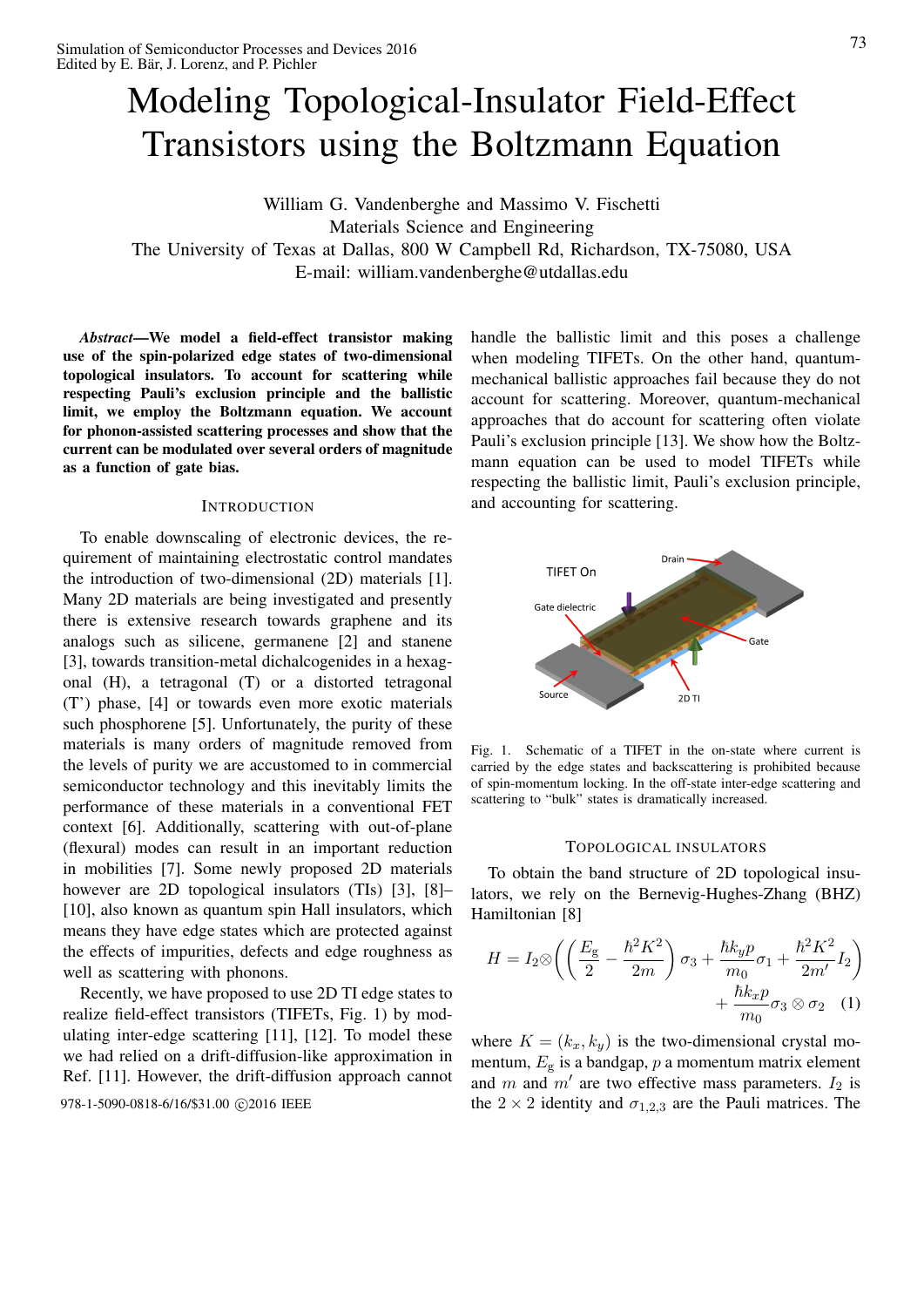values we use are those that yield a band structure similar to that of monolayer tin calculated from first principles [3], [14], [15]:  $E_{\text{g}} = 0.5 \text{ eV}$ ,  $E_{p} = 2p^2/m_0 = 1.8 \text{ eV}$ ,  $m = 0.08m$  and  $m' = 0.12m_0$  where  $m_0$  is the free electron mass. The resulting bulk TI band structure is shown in Fig. 2.

The band structure of a TI ribbon is subsequently determined by discretizing the Hamiltonian ( $k_y \rightarrow \text{id}/\text{d}y$ ) and a ribbon with a width  $(w)$  of 10 nm is shown in Fig. 3. The states traversing the band-gap are the characteristic – topologically protected – edge states which form the basis of the TIFET operation. The edge states are 2-fold degenerate: one edge state is located on the left edge edge while the other is located on the right edge. The edge states are spin-polarized and time-reversal symmetry ensures that states with opposite momentum  $(k_x \rightarrow -k_x)$  on the same edge have opposite spinpolarization ( $\uparrow \rightarrow \downarrow$ ). As a consequence, scattering processes which conserve spin such as defect/impurity/edge roughness scattering or scattering with phonons can not mediate intra-edge back-scattering. Inter-edge backscattering is allowed but since the wavefunctions associated with the edge states decay exponentially, this process is strongly suppressed for wide ribbons. The decay length depends on the energy and the inter-edge overlap integrals are the smallest for states with an energy near the middle of the bandgap.



Fig. 2. Bulk topological insulator band structure with a bandgap of 0.33 eV similar to the bandgap of functionalized monolayer tin.

#### BOTLZMANN EQUATION

To study the electronic transport in a FET structure, accounting for scattering while respecting the ballistic



Fig. 3. 10 nm topological insulator ribbon band structure. The states traversing the bulk bandgap in the ribbon band structure are the topologically protected spin-polarized edge states.

limit and Pauli's exclusion principle, we solve the onedimensional Boltzmann equation

$$
\frac{\mathrm{d}E_j(k)}{\mathrm{d}\hbar k} \frac{\partial f_j(x,k)}{\partial x} + \frac{\mathrm{d}V(x)}{\hbar \mathrm{d}x} \frac{\partial f_j(x,k)}{\partial k} \n+ \sum_{j'} \int \mathrm{d}k' \left( (1 - f_j(x,k)) S_{jj'}(k,k') f_{j'}(x,k') - (1 - f_{j'}(x,k')) S_{j'j}(k',k) f_j(x,k) \right) = 0
$$
\n(2)

where  $f_j(x, k)$  is the Boltzmann distribution, x denotes the transport direction, and  $k = k_x$ ,  $E_j(k)$  is the electron dispersion (in our case for the TI) for subband  $j$  and  $S_{jj'}(k, k')$  is the scattering rate. We discretize along the reciprocal space with  $n_k$  points and use central difference. Along the real-space direction we use  $n_x$  points and use a finite element approach, applying boundary conditions at  $x = 0$  and at  $x = L$  so that  $f_j(x, k)$  equals the Fermi-Dirac distribution when electrons are injected in the device.

We include the electron-phonon scattering rate through

$$
S_{\rm ph}^{\rm em,abs}(k, k') = DK^2 \frac{1}{2\rho\omega} \left(\frac{1}{2} \mp \frac{1}{2} + N(\hbar\omega)\right)
$$

$$
\times |M(k, k')|^2 \delta \left(E(k) - E(k')\right) \quad (3)
$$

where  $DK$  is the deformation potential determined from first principles [16],  $\rho$  the mass density per unit length,  $\omega$  the phonon frequency,

$$
M(k, k') = \sum_{\alpha} \int \mathrm{d}y \, \phi_k^{\alpha*}(y) \phi_{k'}^{\alpha}(y) \tag{4}
$$

the matrix element determined from the ribbon wavefunctions  $\phi_k^{\alpha}(y)$ , and  $\alpha$  the index running over the four discrete degrees of freedom of the bulk Hamiltonian.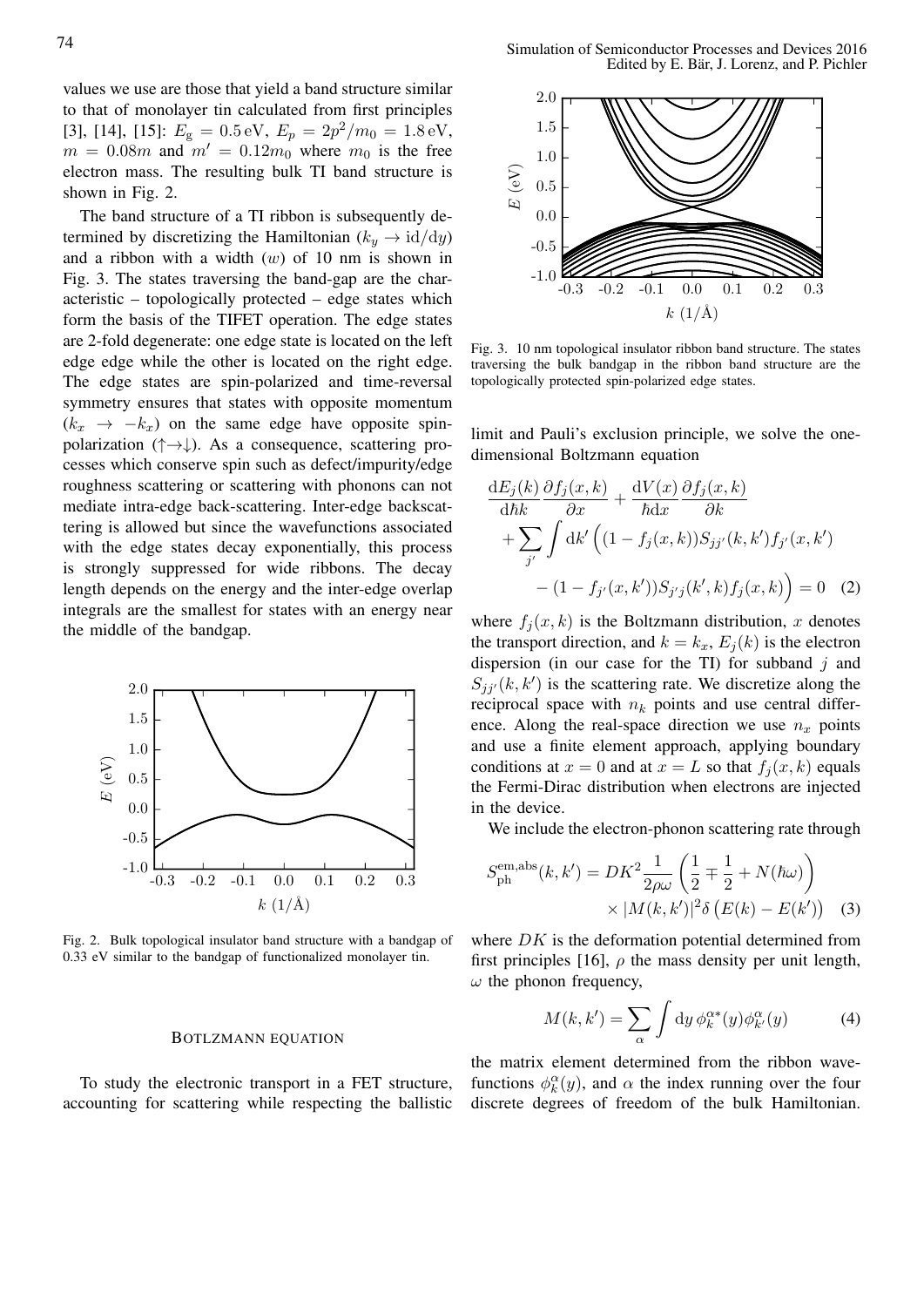For the acoustic phonons, we assume elastic scattering and the electron-phonon scattering rate simplifies to  $S_{\rm ph,el}(k, k') = \Delta^2 k T |M(k, k')|^2 / (\hbar 2 \rho v_{\rm s}^2 |{\rm d}E/{\rm d}k|) \delta(k +$  $\overline{k'}$ ) where  $\Delta = dDK/dk$ . Here we assume a linear energy dispersion for the phonon energy  $\hbar\omega = v_{\rm s}q$ while in reality, the out-of-plane (ZA) and the transversal (TA) acoustic phonons will have a parabolic dispersion possibly leading to much larger scattering rates. [7]

Since Eq. (2) is a non-linear equation because of the Pauli exclusion (often ignored [17]) in the scattering terms, we solve it by iterations using Newton's method. The Jacobian can be calculated exactly by differentiating the left hand side of Eq. (2). As an initial guess for the distribution function we take either the distribution from the contacts or the distribution function from a previous iteration. Convergence of Newton's method is not always obtained when a coarse  $x$  or  $k$  mesh is used in addition to large discretization errors. At the same time there is an upper limit on the mesh size because of the size of the Jacobian and the associated memory constraints. In our case, a good compromise was found by using 160  $k$ -points and 80  $x$ -points.

To obtain the potential distribution  $V(x)$ , we solve Poisson's equation in two dimensions  $(x, z)$  with a source and drain bias applied on the left  $(x = 0)$  and right  $(x = L)$  and a gate bias in a gate region on the top and bottom ( $|z| = t/2$ ,  $|x - L/2| < L_{\text{gate}}/2$ ). Since the self-consistent solution of Poisson's equation with the Boltzmann equation requires the solution of an additional non-linear problem, for convenience we presently limit ourselves to a non-selfconsistent approach ignoring the charge in the channel in the Poisson equation. The nonselfconsistent approach can be expected to be a better approximation as devices are smaller and have a higher dielectric constant.

In Fig. 4, we show the Boltzmann distribution function  $f_j(x, k)$  of the edge states for  $L = 3 \,\mu \text{m}$ ,  $L_{\text{gate}} = 1 \,\mu \text{m}$ ,  $V_{\rm gs} = 0.36$  V and  $V_{\rm ds} = 0.1$  V as an illustration of a typical solution. Because of the gate bias, the electrons accelerate away from the source towards the gate region. In the gate region, states with higher energy are occupied and the asymmetry of the distribution function between positive and negative momentum results in a non-vanishing current.

To clarify how current is carried in the device, we show the "net velocity" of electrons with opposite momentum  $v(k)$   $(f(x, k) - f(x, -k))$  in Fig. 5. The limiting factor for the current through the TIFET is determined by the scattering under the gate region. The



bandgap (small  $k$ ) but increase rapidly for energies closer to the bulk TI band edges (increasing  $k$ ).

In Fig. 6, we show the calculated current

$$
J = \int \frac{\mathrm{d}k}{2\pi} v(k) f(x, k) \tag{5}
$$

Paul diest between the scattering rate in the sattering rate of the sattering rate in the sattering rate of the sole in the sattern of the sole in the sattern of the sole in the sattern of the sattern of the sattern of th (which is independent of  $x$ ) as a function of gate bias confirming the previously predicted switching behavior for the TIFET based on the modulation of scattering in the TI by changing the gate bias. Overall, using the parameters used in this study, the simulated ratio between on and off current is 2 orders of magnitude. In the on-state (gate bias between  $-0.2$  V and  $0.1$  V), electrons travel ballistically through the edge states since the overlap for intra-egde scattering vanishes (timereversal symmetry) and the overlap for inter-edge scattering is very small (exponential decay in the bandgap). In the off-state, the intra-edge scattering becomes much stronger since the edge state energies are no longer in the gap and the wavefunctions do not decay exponentially anymore. Stronger scattering with phonons or scattering with impurities will lead to a reduction of the off-current while the impact on the on-current will be minimal.

## **CONCLUSION**

The Boltzmann equation can be solved exactly for one-dimensional structures yielding an approach capable of dealing with scattering and Pauli's exclusion principle while respecting the ballistic limit. Using this approach, we show that the TIFET maintains its switching behavior after taking the ballistic limit into account. Using the topologically protected edge states to deliver the drive